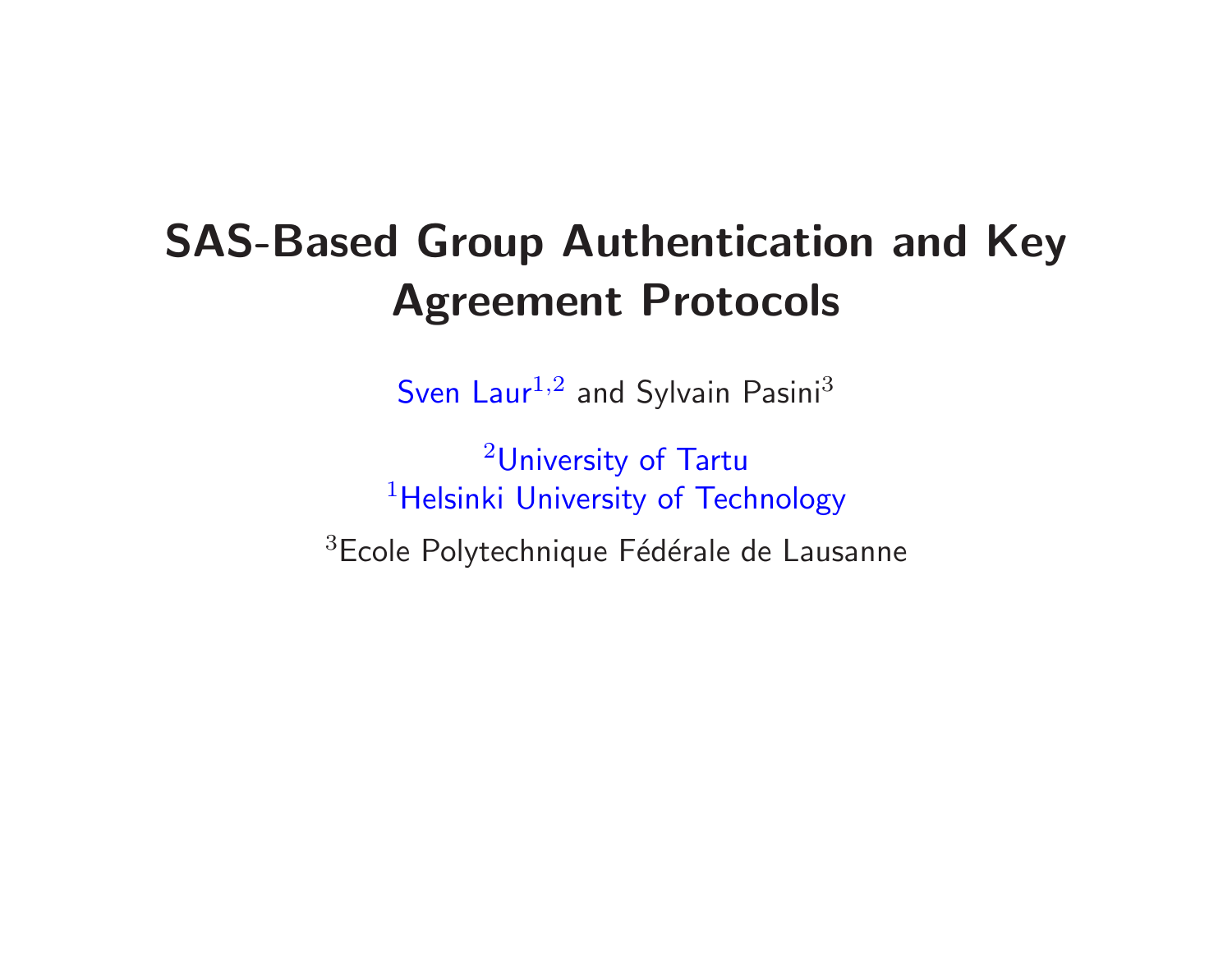## Brief outline

- User-aided data authentication
	- $\triangleright$  What is user-aided data authentication?
	- $\triangleright$  Why do we need it in practice?
- Two-party protocols
	- $\triangleright$  The simplest protocol
	- $\triangleright$  How to achieve optimal security?
- Generalisations for the group setting
	- ⊳ Formal security model
	- ⊲ Description of SAS-GMA protocol
	- ⊲ How to combine SAS-GMA with key agreement protocols?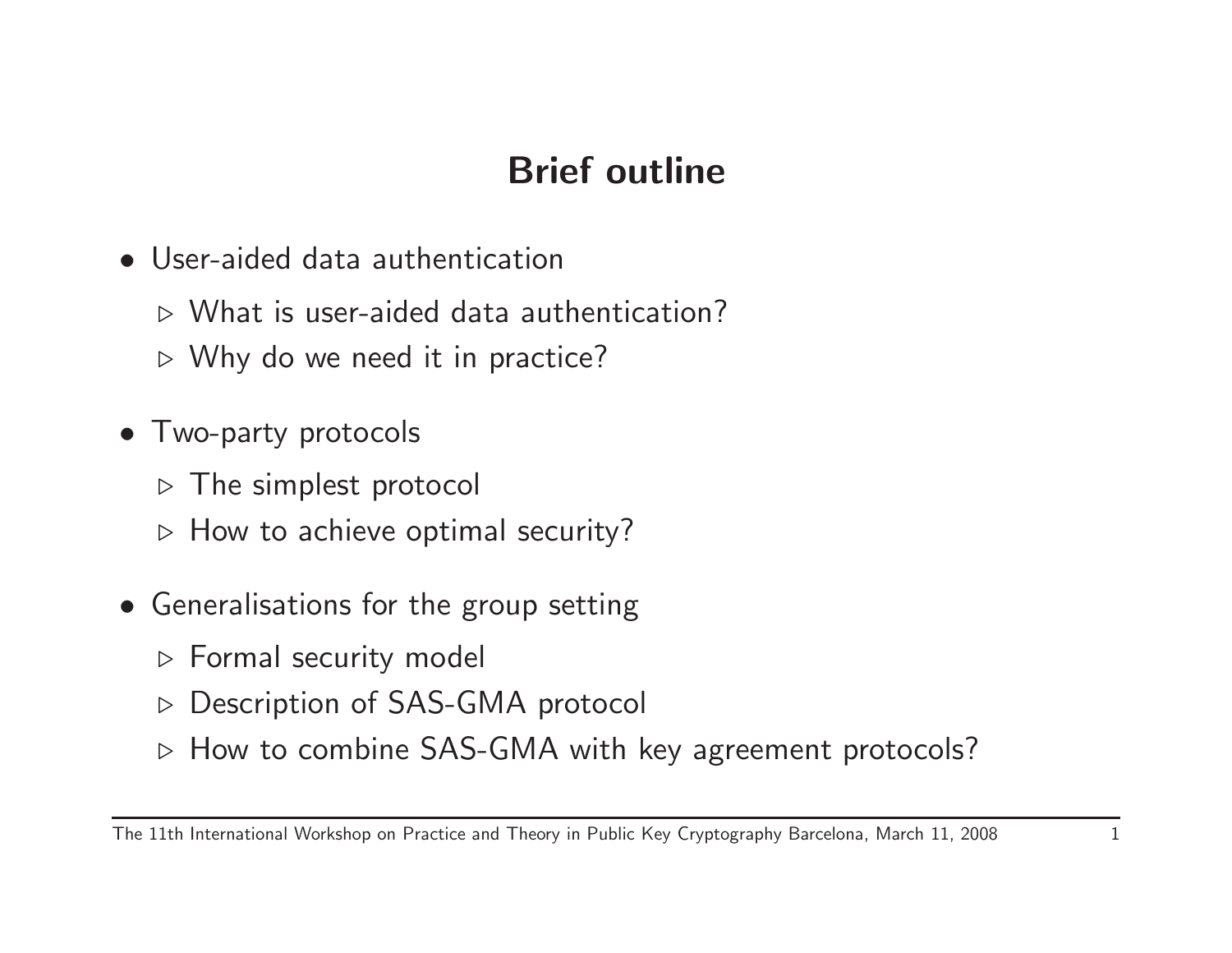#### **Motivation**

Communication in wireless networks can be altered and modified.

- $\triangleright$  Parties need a shared secret key to bootstrap other security mechanisms.
- $\triangleright$  Most key agreement protocols are secure against passive adversaries.
- $\triangleright$  It is infeasible to implement a global public-key infrastructure.

Maintaining public-key infrastructure can be difficult in practice:

- $\triangleright$  missing certificate chains in web browsers
- $\triangleright$  malicious alterations and additions of root certificates
- $\triangleright$  maliciously corrupted programs and computers

#### User should be able to detect malicious behaviour with high probability!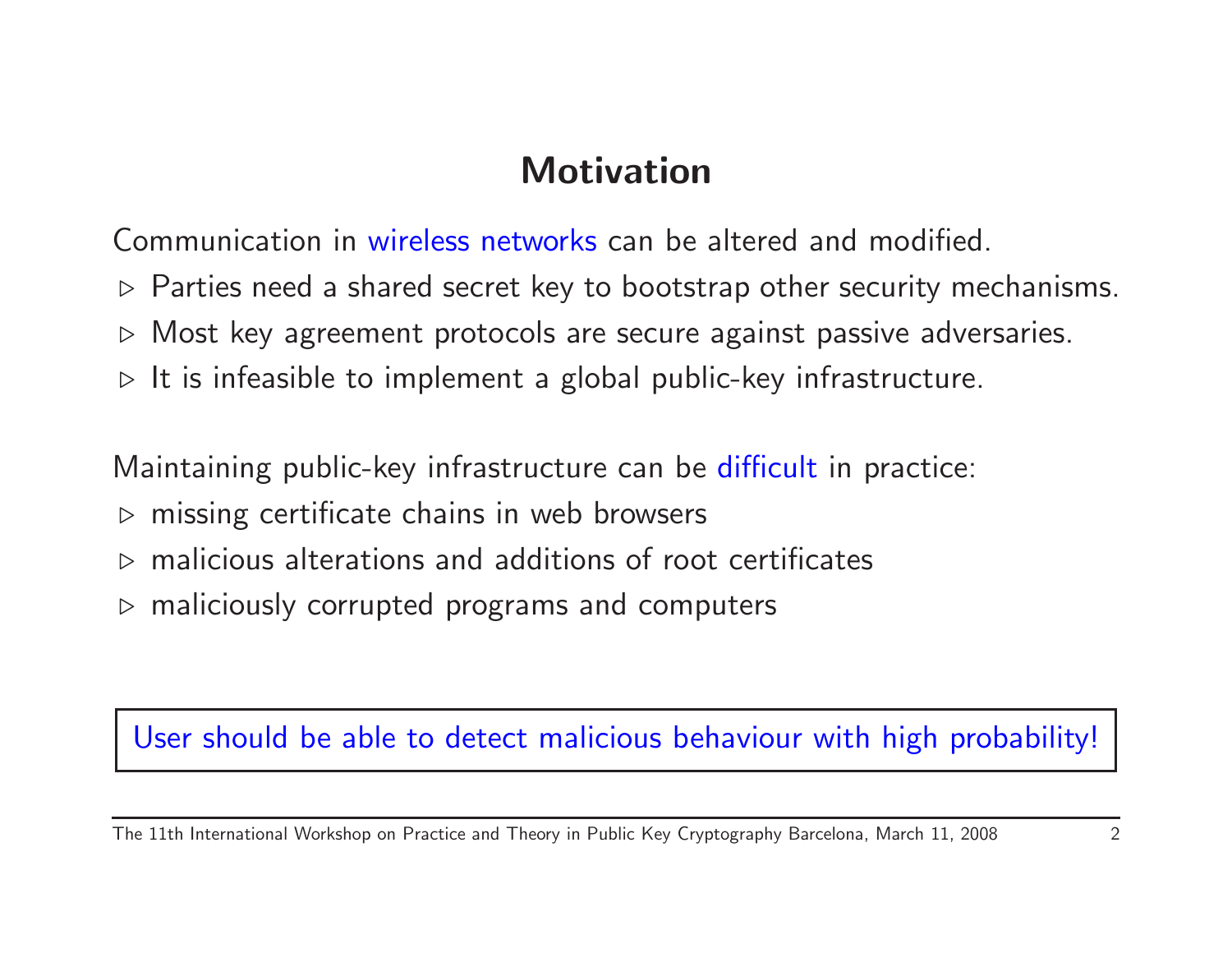#### Security model



#### Out-of-band messages usually consist of 4–6 decimal digits

The 11th International Workshop on Practice and Theory in Public Key Cryptography Barcelona, March 11, <sup>2008</sup> <sup>3</sup>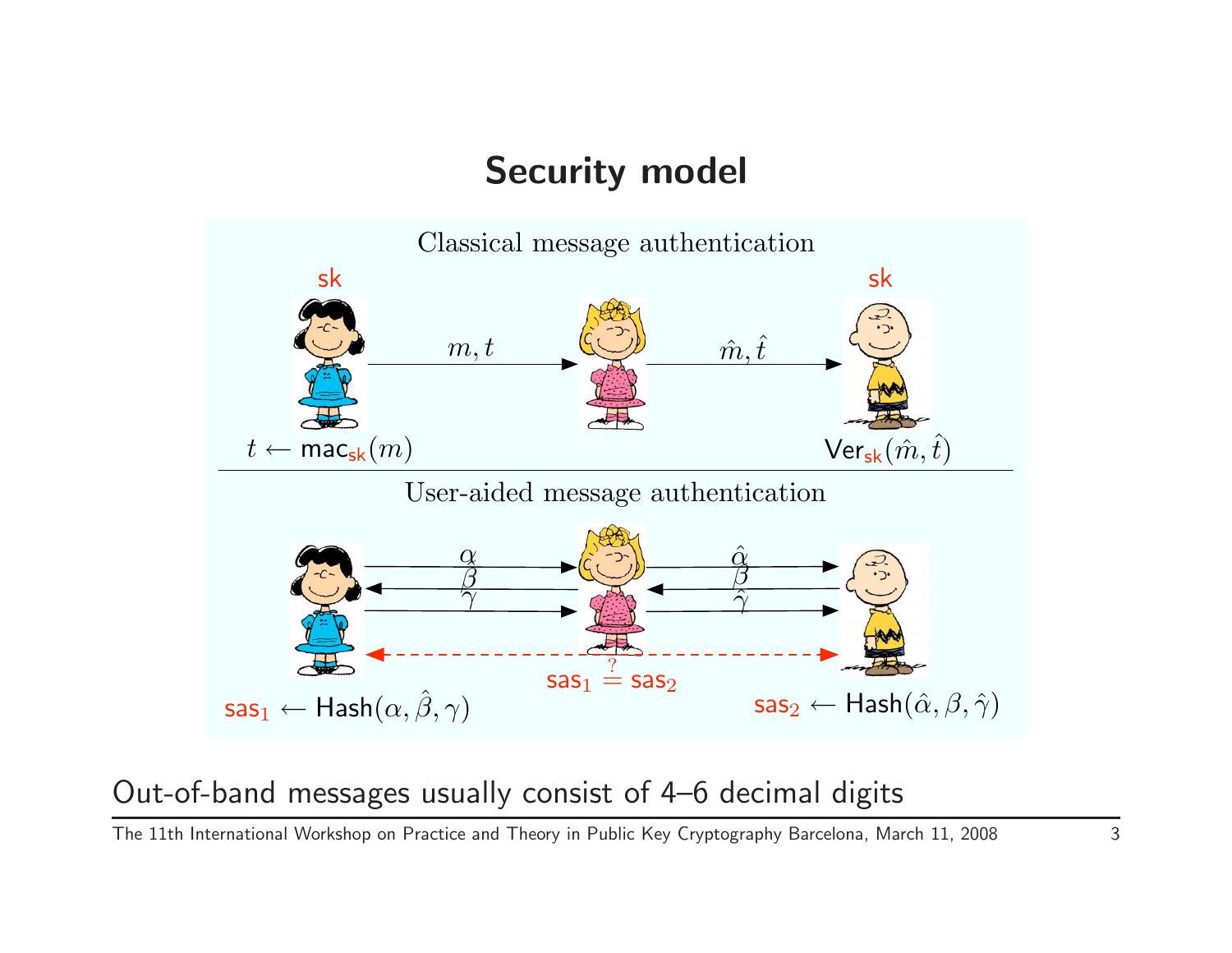

Due to temporal restrictions, we end up in the classical setting

- $\triangleright$  $\triangleright$  The secret key  $r$  is released only after the adversary has delivered  $\hat{m}, \hat{t}.$
- $\triangleright$  $\triangleright$  The protocol is secure if  $h$  is almost universal hash function.

Due to the classical Simmon's lower bounds, we lose half bits:

$$
\Pr\left[\mathsf{Successful}\; \mathsf{deception}\right] \geq \frac{1}{\sqrt{|\mathcal{R}|}}\enspace.
$$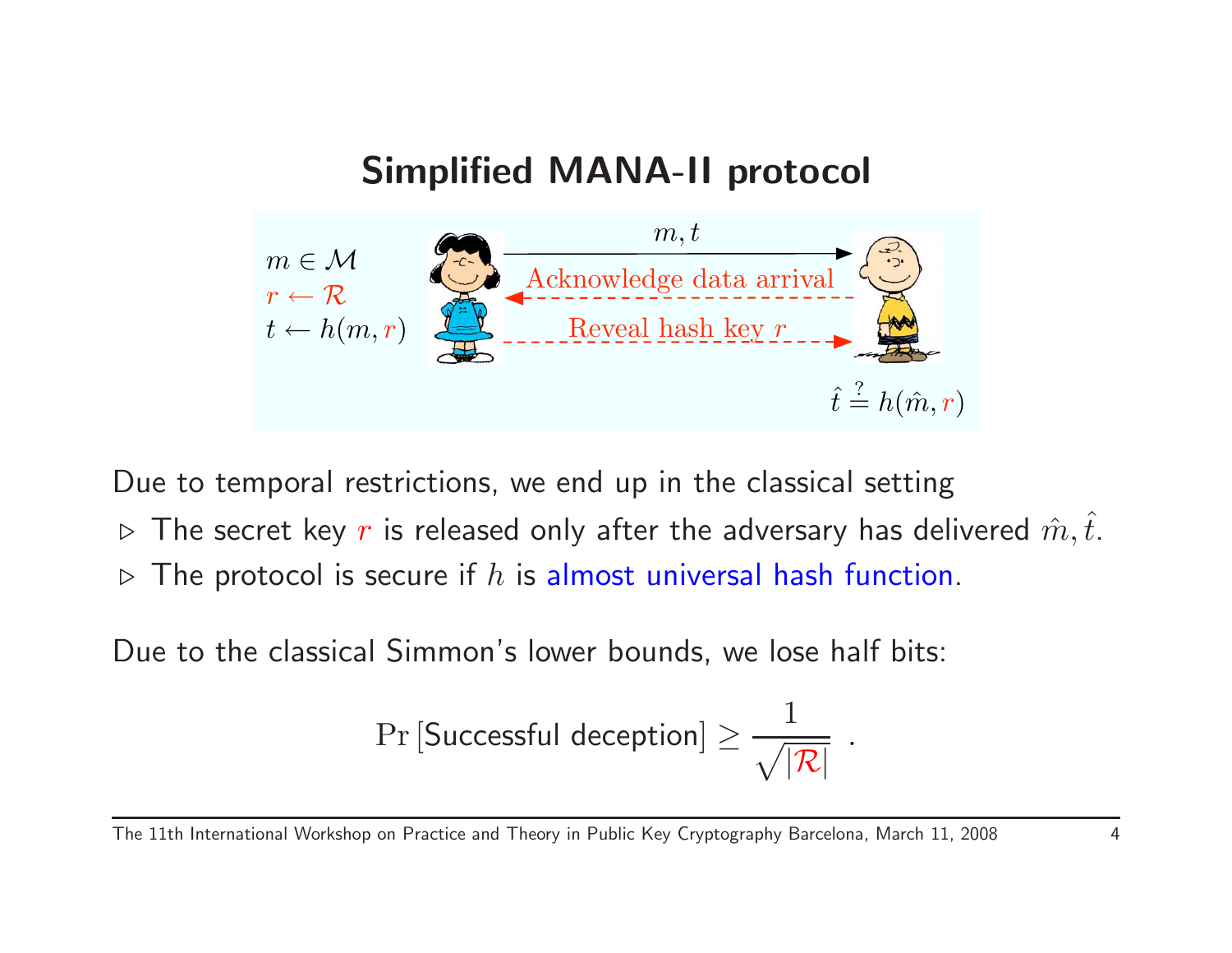## <sup>A</sup> quick fix



We can escape the lower bound if we use commitments to temporarily hidethe hash key  $r$  until the adversary transfers  $\hat{m}, \hat{c}.$ 

- $\triangleright$ The commitment scheme must be <sup>a</sup> non-malleable.
- $\triangleright$  Since we compare the hash values  $h(m,r)$  and  $h(\hat m, \hat r)$  over the out-ofband channel, we can achieve the new lower bound

$$
\Pr\left[\text{Successful deception}\right] \approx \frac{1}{|\mathcal{T}|}~~.
$$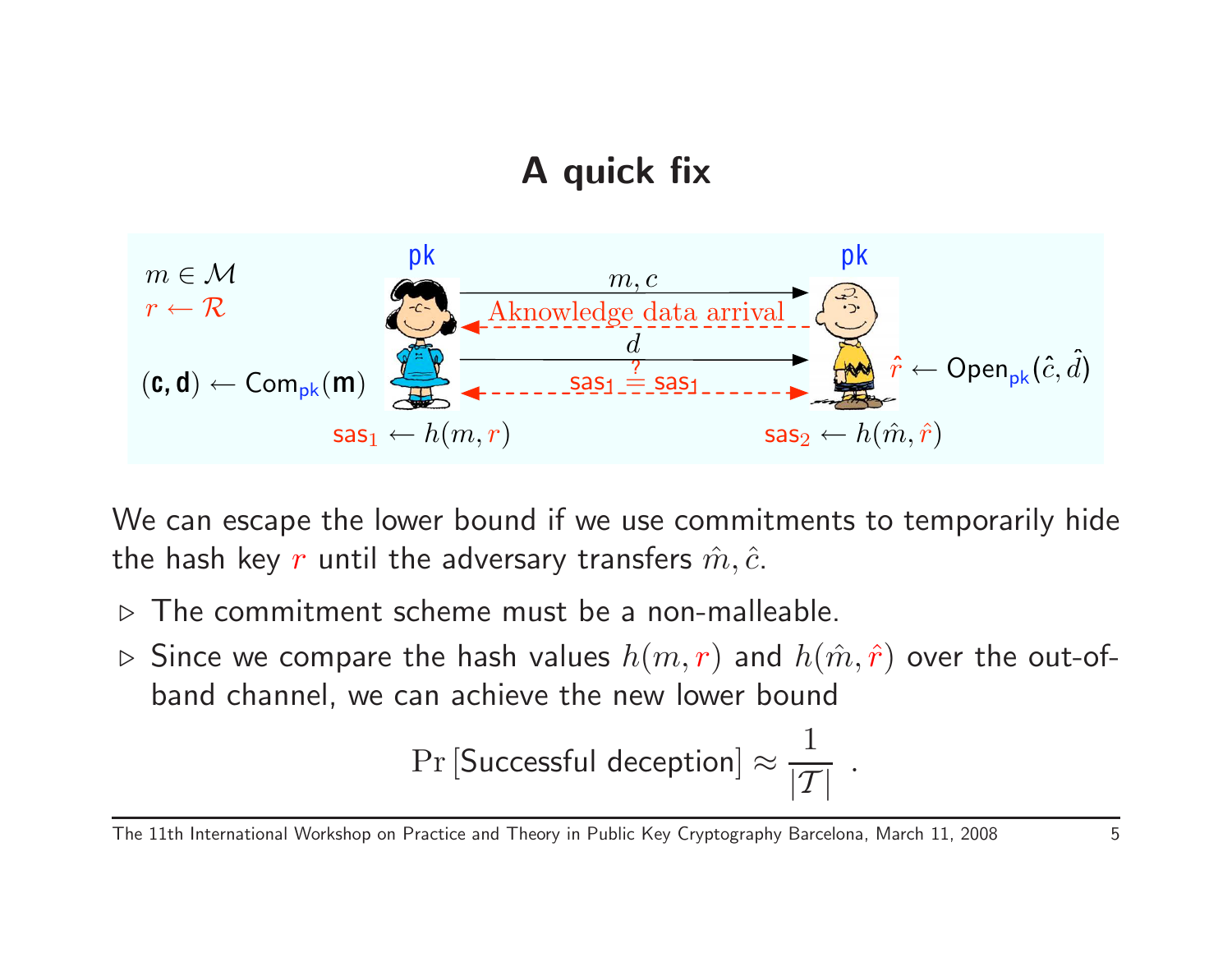## Elimination of notification messages

The notification message can be replaced with a random nonce  $r_2 \leftarrow \mathcal{R}_2$ :

- $\triangleright$  $\triangleright$  The nonce  $r_2$  can be sent over the in-band channels.
- $\triangleright$  The nonce  $r_2$  $_{2}$  must completely re-randomise the final hash values  ${\sf sas}_i$

The simplest option is to compute  ${\sf sas}_i \leftarrow h(m,r_1) \oplus r_2$ :

- $\triangleright$  The Vaudenay SAS protocol [Vau05].
- $\triangleright$  The optimised SAS-MCA protocol [PV06].

Alternatively, we can treat the nonce  $r_{\rm 2}$ and compute the final hash value as  ${\sf sas}_i \leftarrow h(m,r_1,r_2)$ :  $_2$  as a sub-key of the hash function

 $\triangleright$  The MANA IV protocol [LN06].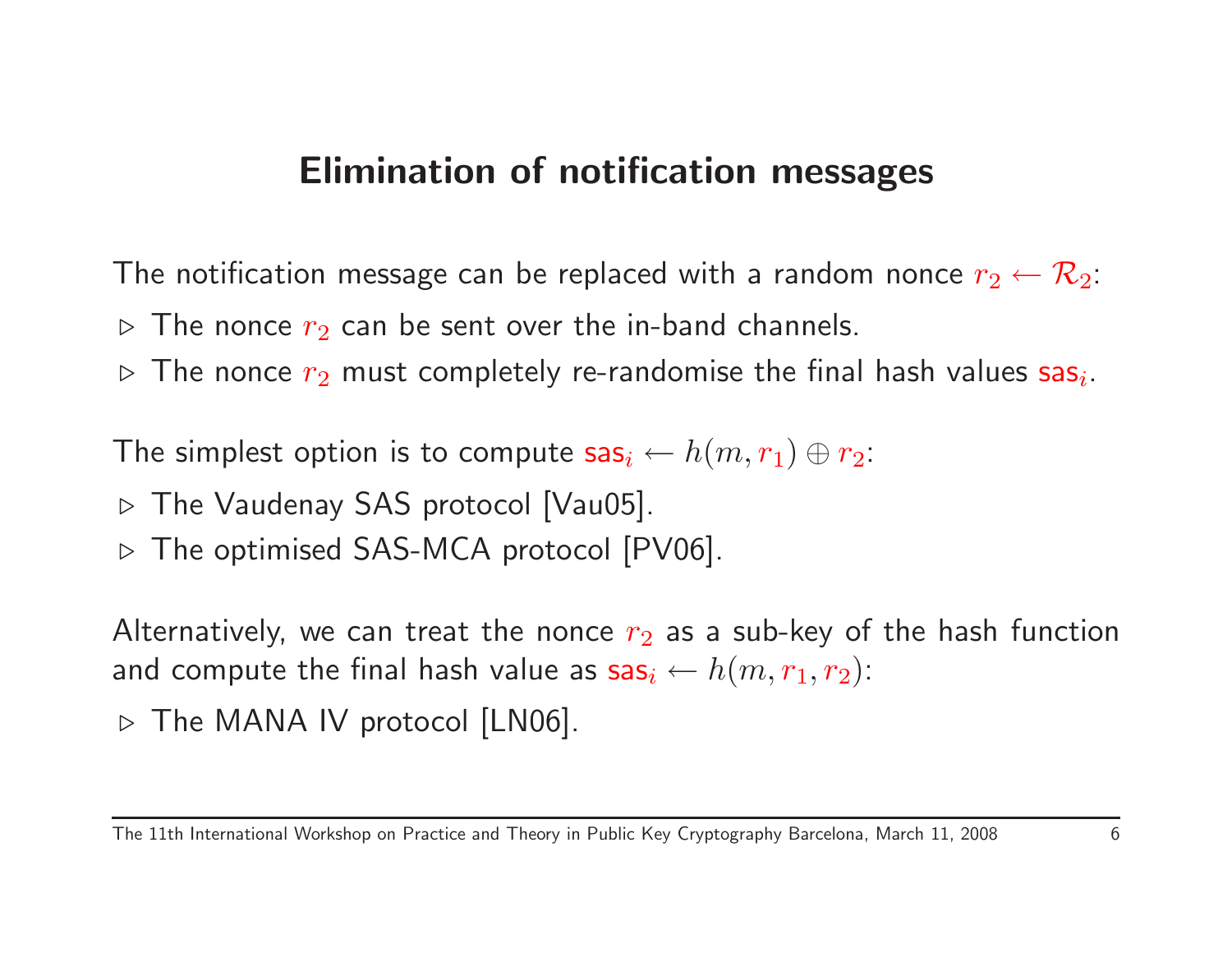# Group setting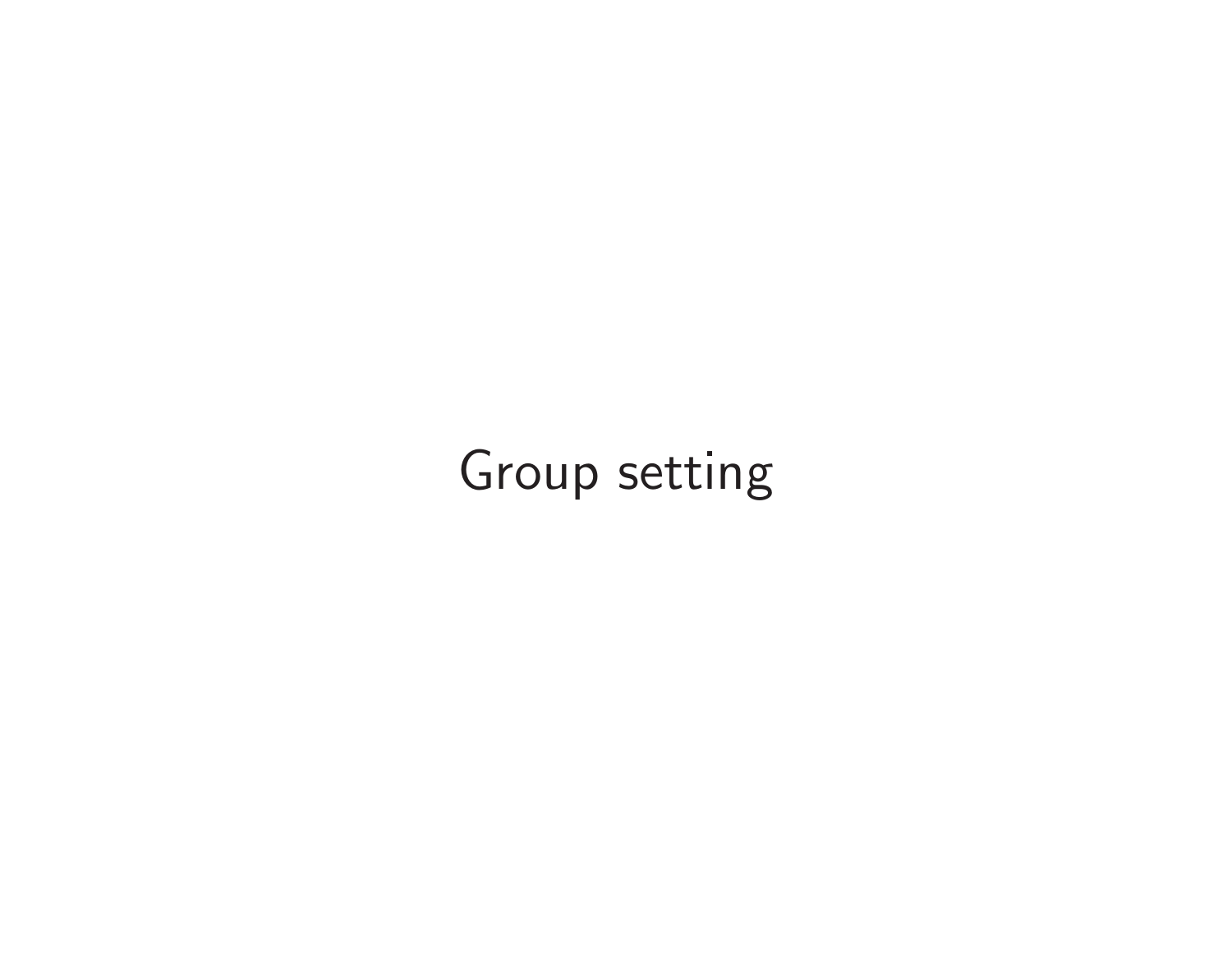## Message authentication for groups

 ${\bf Description:}$  Each participant contributes an input  $m_i$  and its identity id $_i$ At the end of <sup>a</sup> successful protocol run all participants should obtain

 $\triangleright$  a list of messages  $\boldsymbol{m}=(m_1,\ldots,m_n);$ 

 $\triangleright$  a list of corresponding identities  $\mathcal{G} = (\mathsf{id}_1, \dots, \mathsf{id}_n)$ .

An adversary succeeds in deception if two honest parties disagree on theoutput message  $\boldsymbol{m}$  or on the group description  $\mathcal{G}.$ 

#### Requirements:

- $\triangleright$  The number of in-band rounds should be minimal.
- $\triangleright$  All participants should obtain the same hash code!
- $\rhd~{\rm Pr}\left[{\sf Successful}\;{\sf deception}\right]\approx\frac{1}{|{\cal I}|}$  $|\mathcal{T}|$  :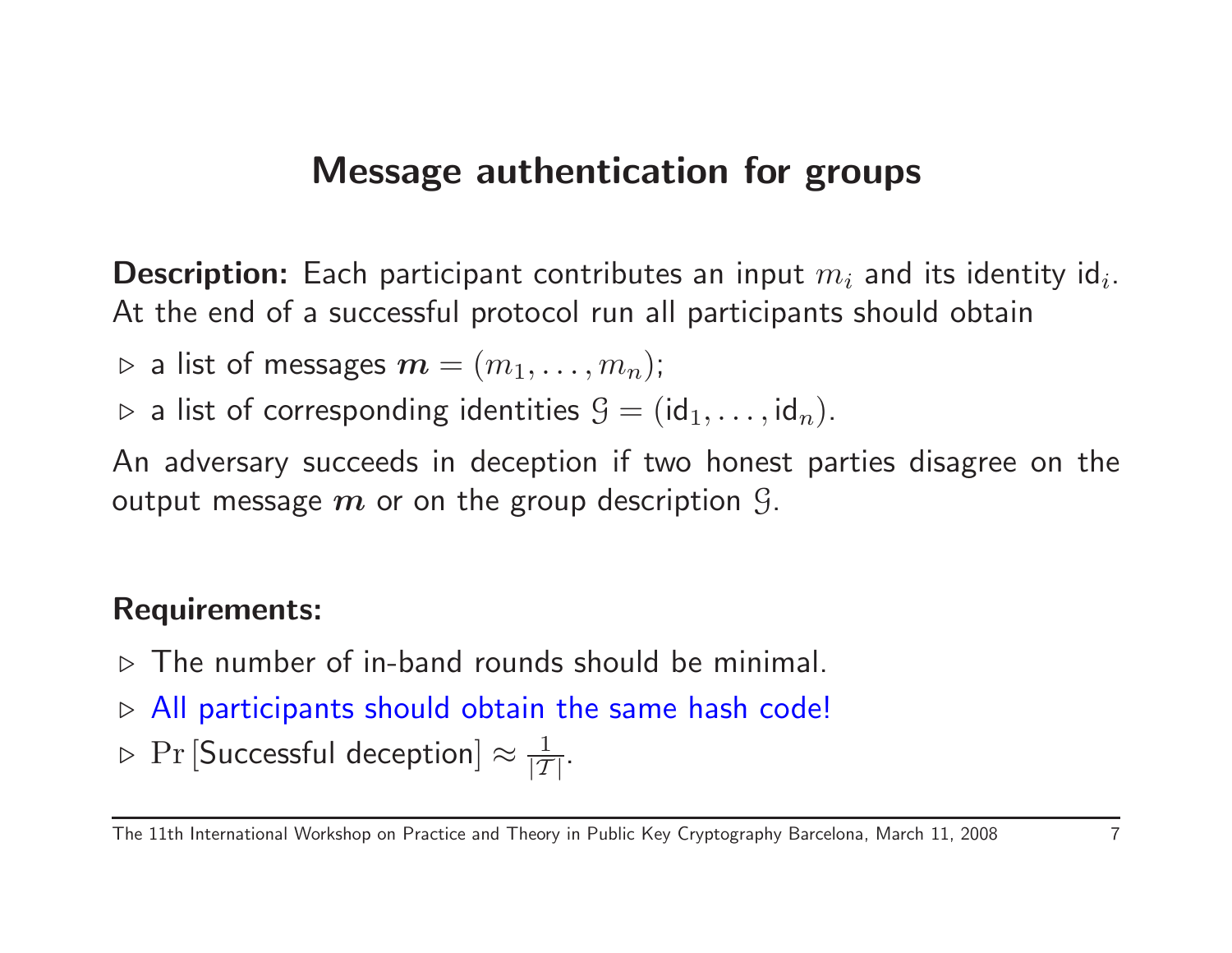### SAS-GMA protocol

**First round.** Each participant  $P_i$ :

- 1. Generates a sub-key  $r_i \leftarrow \mathcal{R}$ .
- 2. Creates a commitment  $(c_i, d_i) \leftarrow$
- 2. Creates a commitment  $(c_i, d_i) \leftarrow \mathsf{Com}_{\mathsf{pk}}(i, r_i).$ 3. Broadcasts  $m_i, c_i$  and receives messages  $\hat{m}_j, \hat{c}_j$  from other members.

**Second round.** Each participant  $P_i$ :

- 1. Releases its decommitment  $d_i$  and receives  $\hat{d}_j$  from other members.
- 2. Reconstructs the corresponding sub-keys  $(j, \hat{r}_j) \leftarrow \mathsf{Open}_{\mathsf{pk}}(\hat{c}_j, \hat{d}_j)$  $d_j).$
- 3. Assembles the output message  $\hat{\bm{m}}$  and the group description  $\hat{\bm{\mathcal{G}}}.$
- 4. Computes the corresponding hash code  $\mathsf{sas}_i \leftarrow$  $\leftarrow h((\hat{\boldsymbol{m}}, \hat{S}), \hat{r}_1, \dots, \hat{r}_n)$

 ${\sf Third\ round.}$  Protocol fails if the SAS messages  ${\sf sas}_i$  are different.

The 11th International Workshop on Practice and Theory in Public Key Cryptography Barcelona, March 11, 2008 8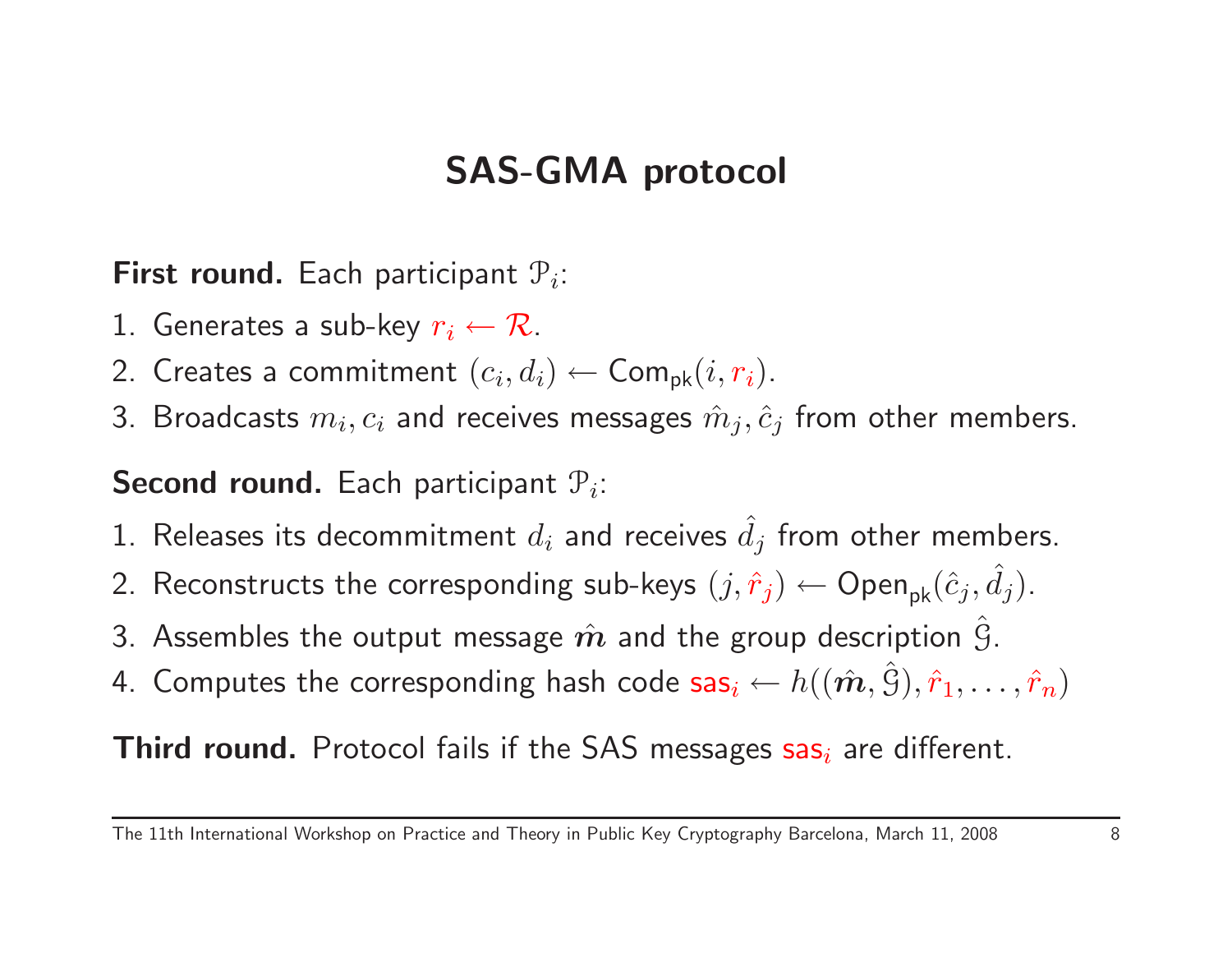#### The first simple substitution attack

The adversary ignores commitments and alters only messages  $m_i.$ 

- $\triangleright$  <code>Successful</code> deception implies that two honest node  $\mathcal{P}_{\alpha}$ hash values  ${\sf sas}_\alpha={\sf sas}_\beta$  but different outputs  $(\hat{\bm m}_\alpha,\hat{\bm{\mathfrak{S}}}_\alpha)\neq(\hat{\bm m}_\beta,\hat{\bm{\mathfrak{S}}}_\beta).$  $\frac{\alpha}{\hat{\alpha}}$  and  $\mathcal{P}_{\beta}$  have same
- $\triangleright$  Since there is at least one varying sub-key  $r_k \leftarrow \mathcal{R}$ , we can upper bound the successful deception probability by

$$
\Pr[r_k \leftarrow \mathcal{R} : h(x_0, \ldots, r_k, \ldots) = h(x_1, \ldots, r_k, \ldots)] \leq \varepsilon_{\mathbf{u}},
$$

where  $x_0\neq x_1$ , varying sub-keys  $r_k$  can be located in two different places and other sub-keys can be arbitrarily fixed.

The hash function  $h$  must be  $\varepsilon_{\rm u}$ -almost universal w.r.t. each sub-key pair.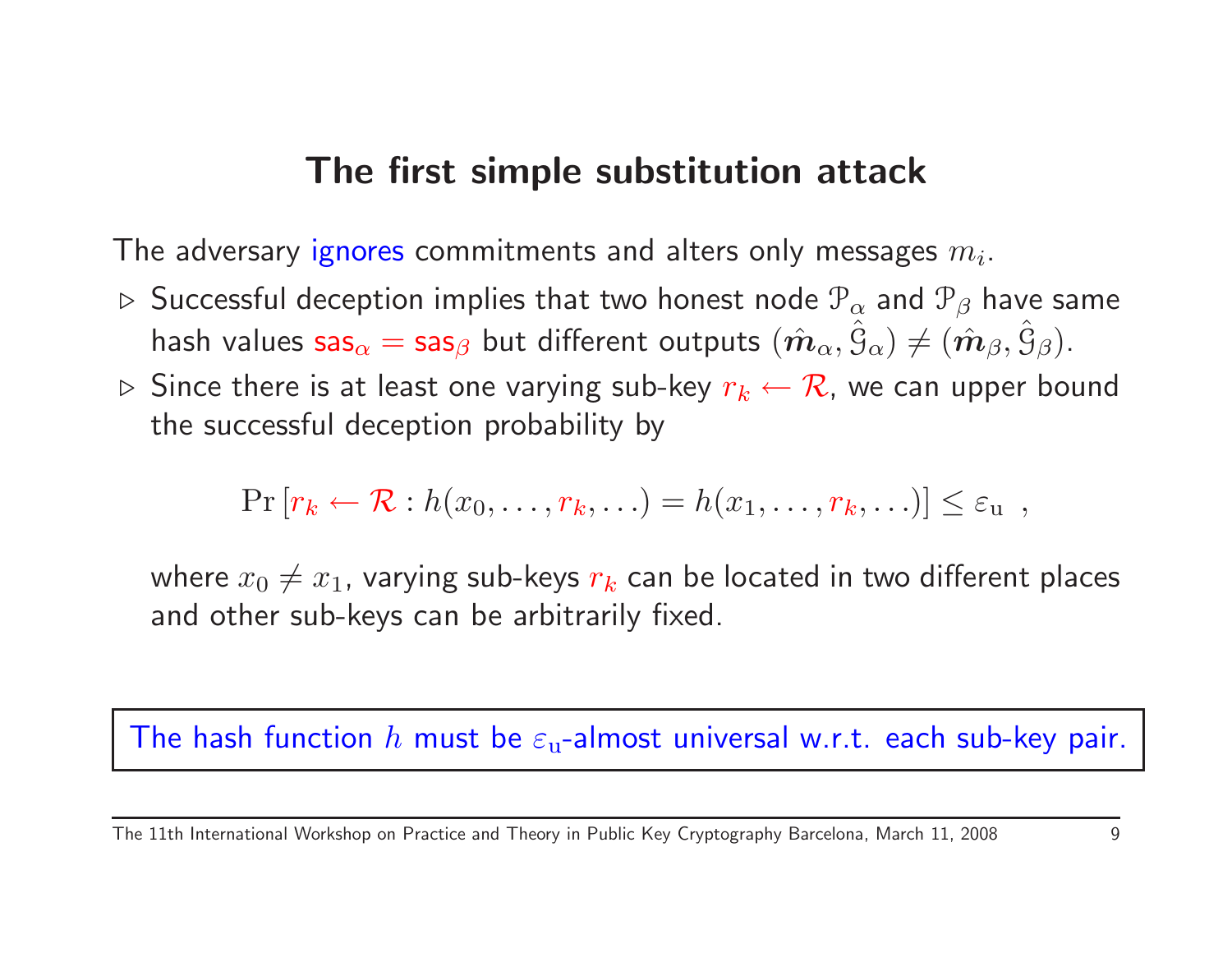#### The second simple substitution attack

The adversary treats commitments as black boxes but still substitutes some of them with different commitments.

- $\triangleright$  If the sender and the receiver of this commitment are honest, then the corresponding sub-keys  $r_k$  and  $\hat{r}_k$  are independent.
- $\triangleright$   $\,$  As a result, we can upper bound the deception probability by

$$
\Pr\left[r_k \leftarrow \mathcal{R} : h(\ldots, r_k, \ldots) = \mathsf{sas}\right] \leq \varepsilon_r ,
$$

where all inputs except  $r_k$  can be arbitrarily fixed.

The hash function  $h$  must be  $\varepsilon_\text{r}$ -almost regular w.r.t. each sub-key.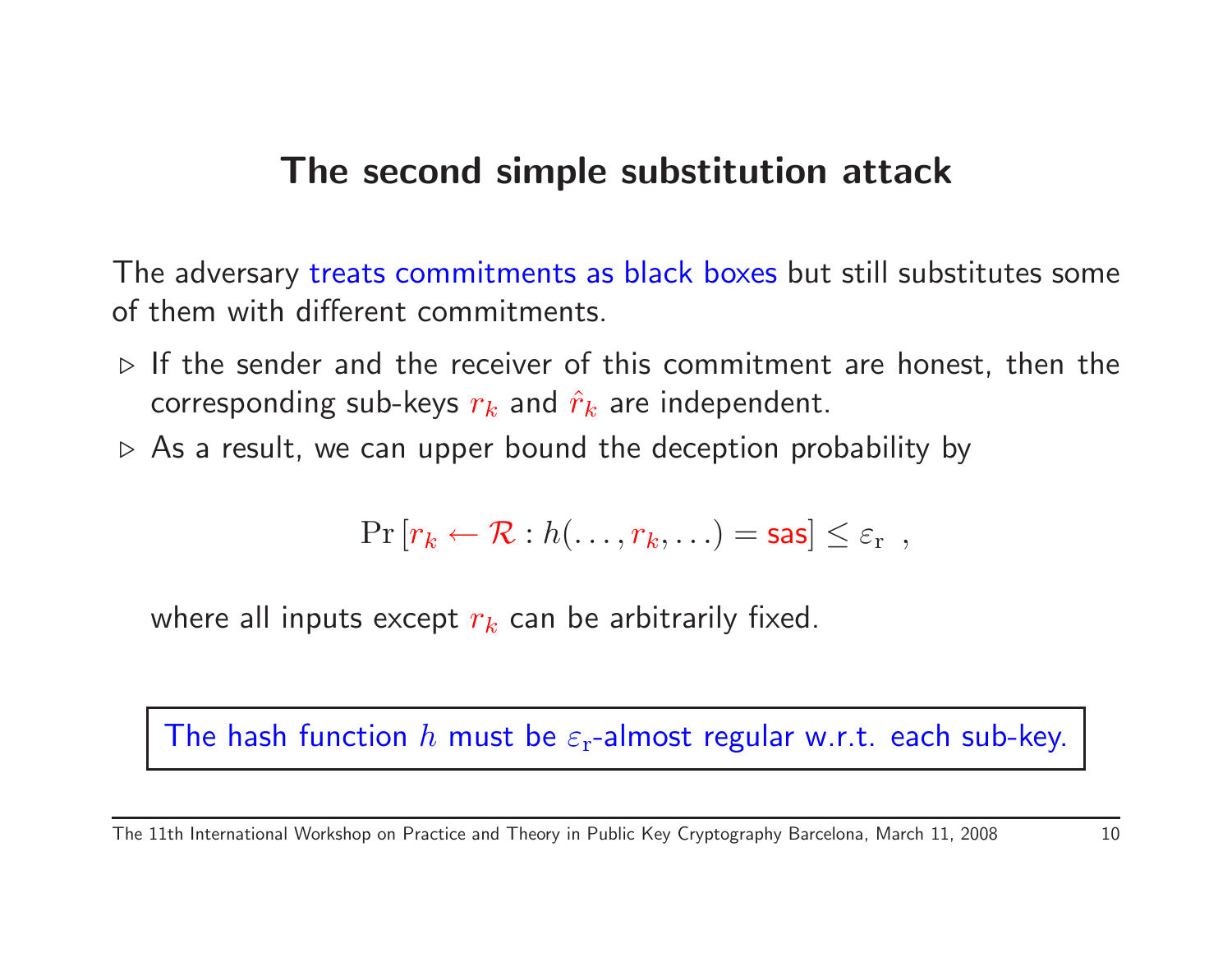#### The actual security guarantees

Let  $n$  be the maximal size of the group  ${\mathcal G}$  and  $h$  be  $\varepsilon_{\text{u}}$ -almost universal w.r.t. each sub-key pair and  $\varepsilon_\text{r}$ -almost regular w.r.t. each sub-key. Then for any  $t$  there exists  $\tau=t + {\rm O}(1)$  such that if the commitment scheme is  $(\tau,\varepsilon_{\rm b})$ -binding and  $(\tau,\varepsilon_{\rm nm})$ -non-malleable, then the SAS-GMA protocol is  $(t,n\cdot\varepsilon_{\rm nm}+\varepsilon_{\rm b}+{\rm max}\left\{\varepsilon_{\rm u},\varepsilon_{\rm r}\right\})$ -secure in the stand-alone model.

Intuition behind the proof: The non-malleability of commitments allows us to reduce any attack to the simple substitution attacks presented above.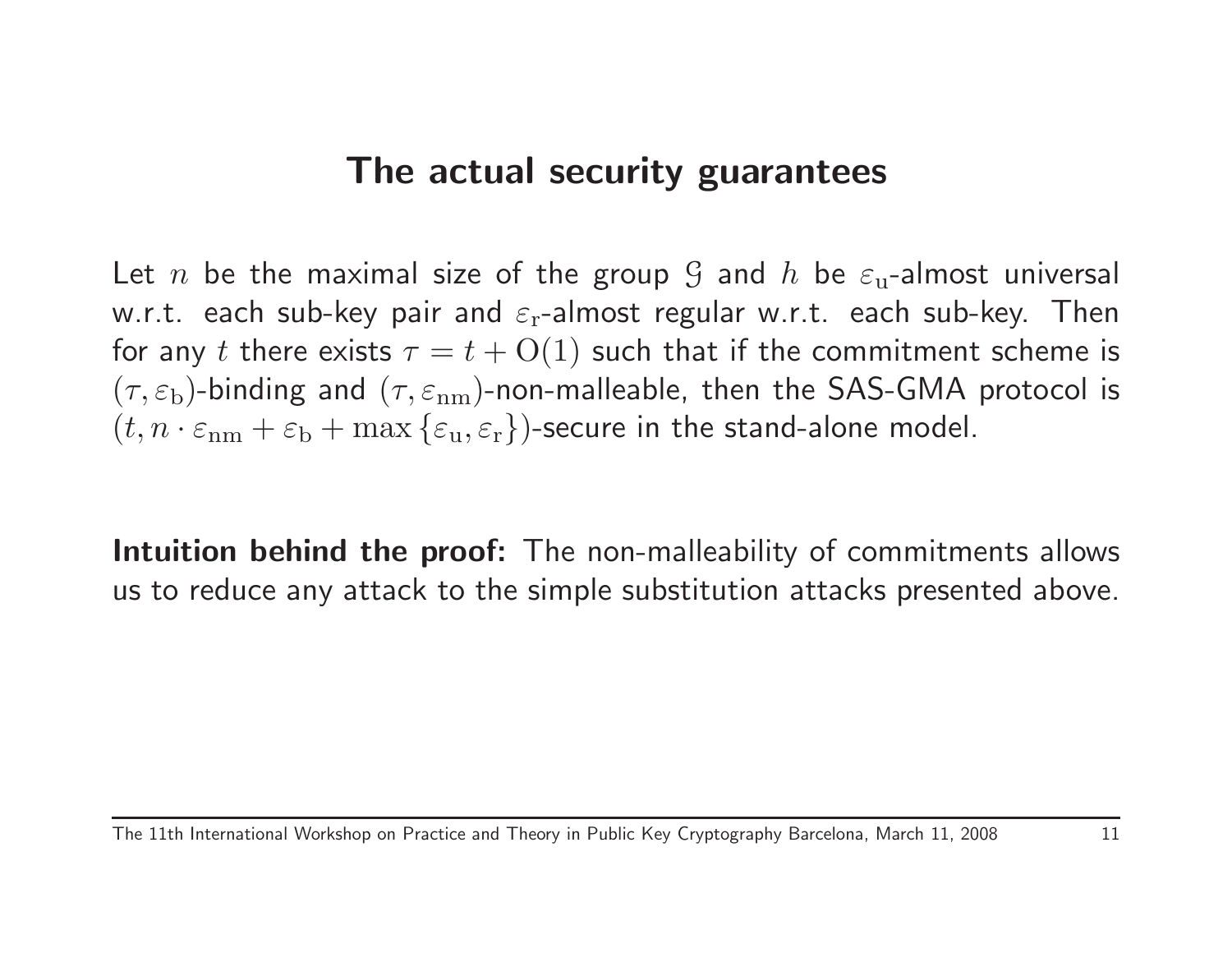## Key management is easy

Main principle. Use a key agreement protocol that is secure against passive adversaries and detect active attacks with user-aided data authentication.

- $\triangleright$  If we authenticate the whole protocol transcript, then each participant knows that his or her messages have reached the target.
- $\triangleright$  If nobody complains, then the adversary was passive.

If we combine the SAS-GMA protocol with the Burmester-Desmedt keyagreement protocol, we obtain three-round key agreement protocol.

Another trick. If we authenticate the public keys of group members, then we can form sub-groups without re-running the SAS-GMA protocol.

The 11th International Workshop on Practice and Theory in Public Key Cryptography Barcelona, March 11, <sup>2008</sup> <sup>12</sup>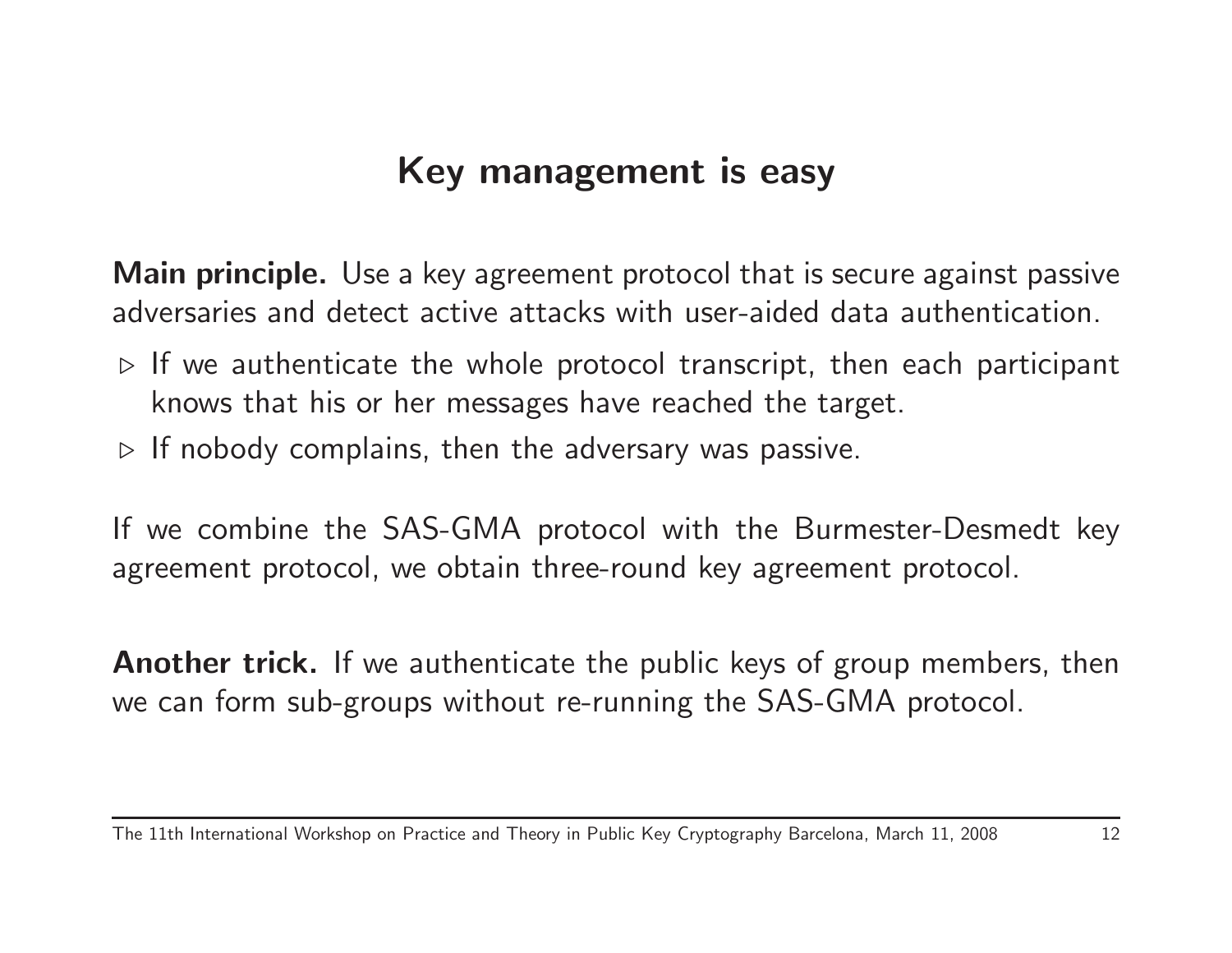#### Final comments

The non-malleability requirement is essential. However, the required securitylevel is low, as we are destined to fail with probability  $10^{-4}\!\!-\!\!10^{-6}$ .

- $\triangleright$   $\,$  Hash commitments are sufficient in practice.
- $\triangleright$  The use of cryptographically secure commitments is overkill.

Since the SAS-GMA does not rely on shared secrets, we can employ theprotocol in any computational context as long as

- $\triangleright$  participants can separate protocol messages from other messages;
- $\triangleright$  the SAS message uniquely determines the protocol instance.